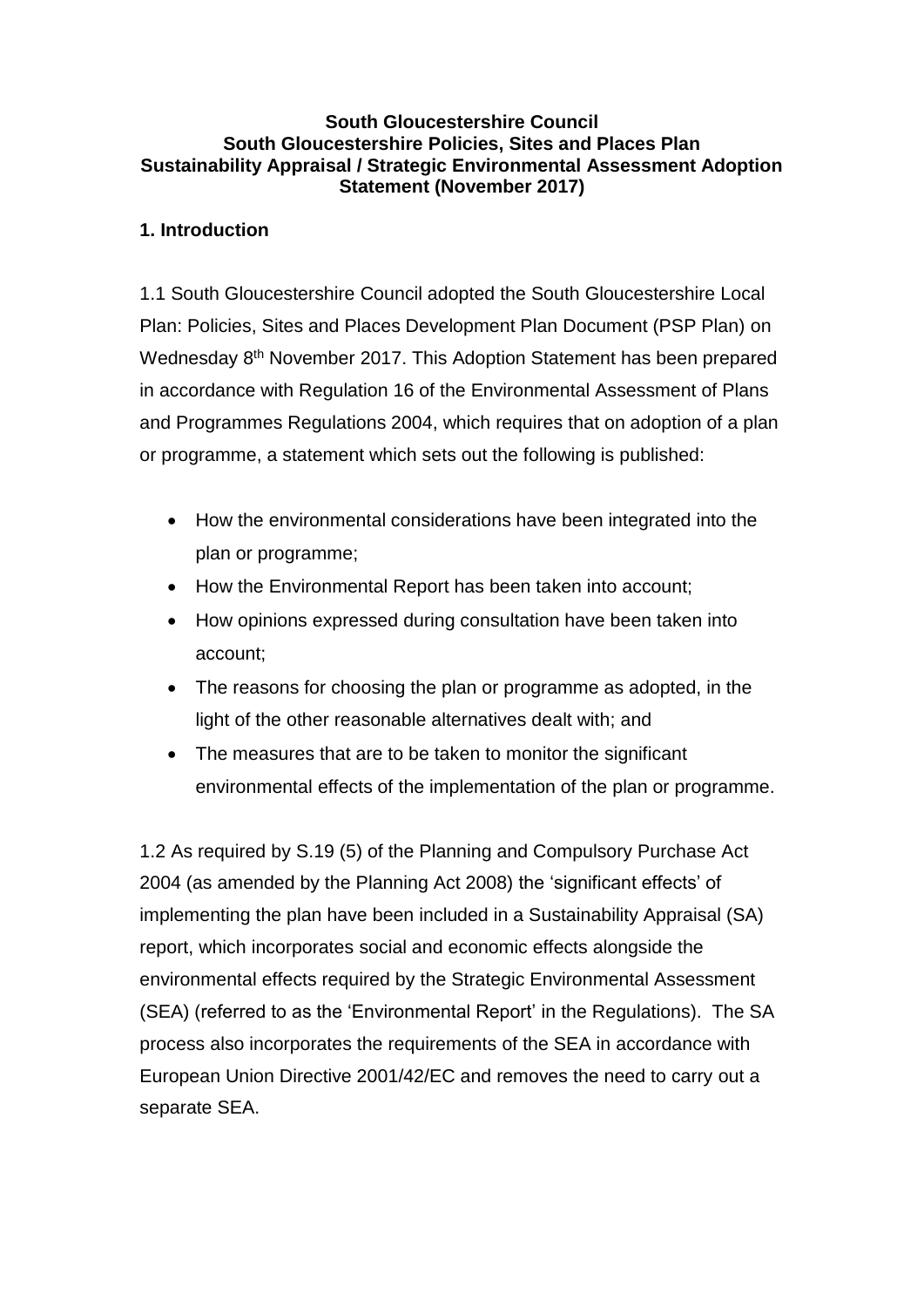1.3 As a result, a combined SA / SEA of the PSP Plan has been undertaken which satisfies the relevant regulations and legislation. Where the Council is required by the Environmental Assessment of Plans and Programmes Regulations 2004 to produce a statement on 'environmental effects', it has expanded on this in relation to each of the 'particulars' listed above to include economic and social considerations / effects as well.

## **2. Background**

2.1 The adopted PSP Plan is available to view here: [www.southglos.gov.uk/policiessitesandplacesplan](http://www.southglos.gov.uk/policiessitesandplacesplan) .

2.2 The Council's PSP Plan and SA Report were submitted to the Secretary of State for Communities and Local Government in November 2016. The submission documents were supported by a Habitats Regulation Assessment, which concluded that there would be no likely significant effects.

2.3 The SA process has been undertaken as an iterative process alongside the development of the PSP Plan. Prior to the submission of the PSP Plan, consultation provided the public and statutory bodies (including the Environment Agency, Natural England and English Heritage) with an opportunity to comment on the PSP Plan and associated SA during its relevant preparation stages prior to submission. These consultations were undertaken in accordance with the Planning and Compulsory Purchase Act 2004 (as amended by the Planning Act 2008), the Town and Country Planning (Local Planning) (England) Regulations 2012 and the Environmental Assessment of Plans and Programmes Regulations 2004.

2.4 Louise Phillips, MA, MSc, MRTPI was appointed as the Inspector to conduct an independent examination into the soundness of the submission version of the PSP Plan (June 2016) and its supporting documents. Hearing sessions were conducted over 4 days in February 2017 resulting in a number of 'Main Modifications' for which a SA Report was produced. The Main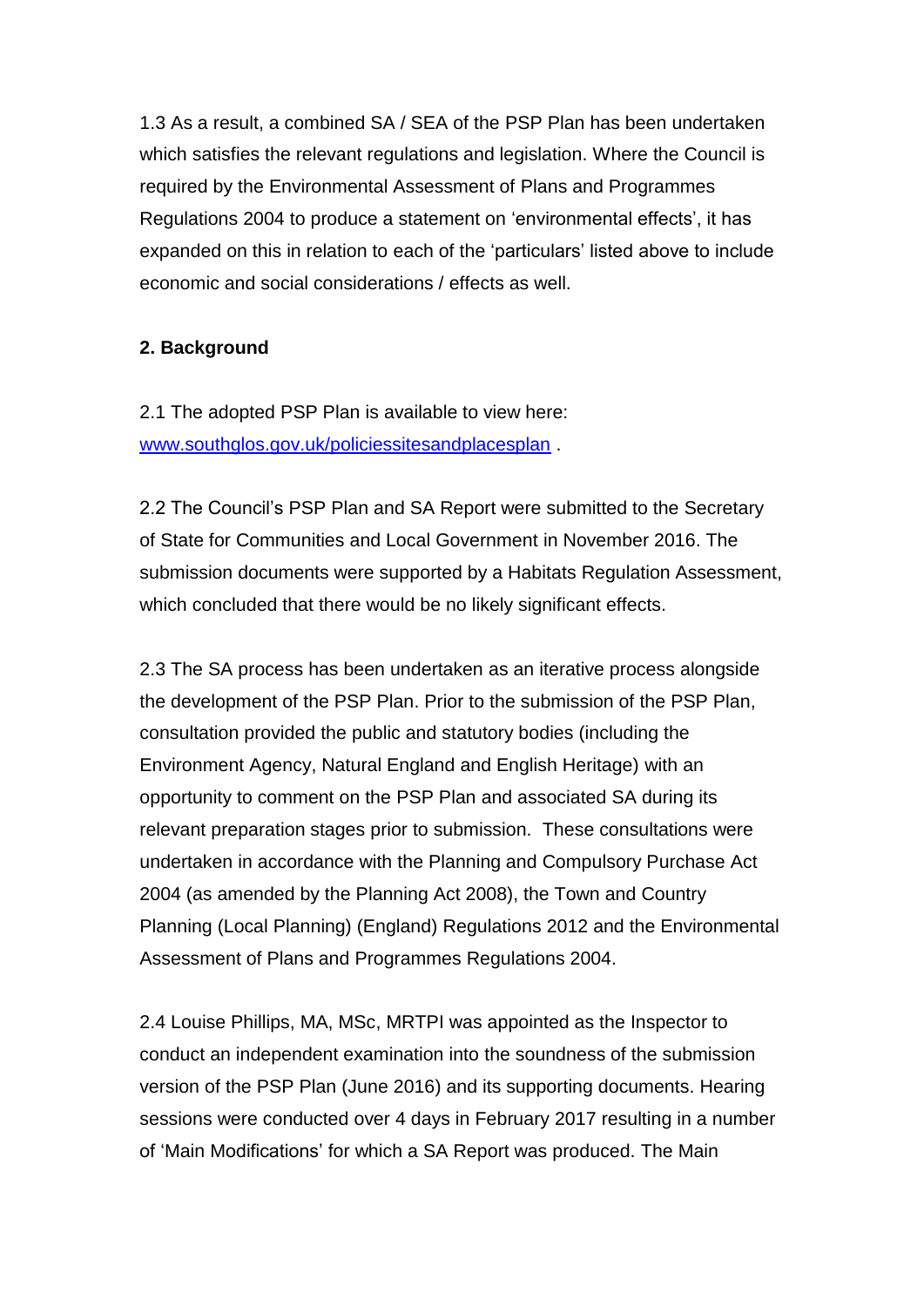Modifications and the related SA were published for consultation 12 June – 24 July 2017.

2.5 The Council received the Inspector's Report and final Main Modifications in September 2017. In addition to the Main Modifications the Council prepared "Additional (minor) Modifications" to the PSP Plan. These minor adjustments are necessary for the purpose of ensuring the PSP Plan reflects and is consistent with the Main Modifications. The Additional Modifications do not materially affect the policies to be adopted or the respective sustainability appraisals which had been undertaken. Therefore no further SA was required following receipt of the Inspector's Report.

# **3. How environmental considerations have been integrated into the PSP Plan**

3.1 The SA has been carried out as an iterative process alongside a number of key stages in the preparation of the PSP Plan. The SA sought to test the impacts of emerging policy decisions and alternatives (individually and when taken together with the other policies) of the emerging PSP Plan against the agreed sustainability framework.

3.2 The SA was undertaken in parallel with development of the plan, so that all reasonable alternatives for achieving the plan's objectives were assessed for their sustainability effects, and to ensure that the wording of policies, as far as possible, sought to minimise any negative sustainability impacts and maximise any opportunities to deliver the sustainability objectives. Stakeholders including all statutory consultees were given opportunities to comment at each stage of plan production. The views expressed at each consultation stage were used to guide and inform the appraisal and plan preparation process. The development of the PSP Plan and the accompanying SA has therefore been an iterative, inclusive, and comprehensive process.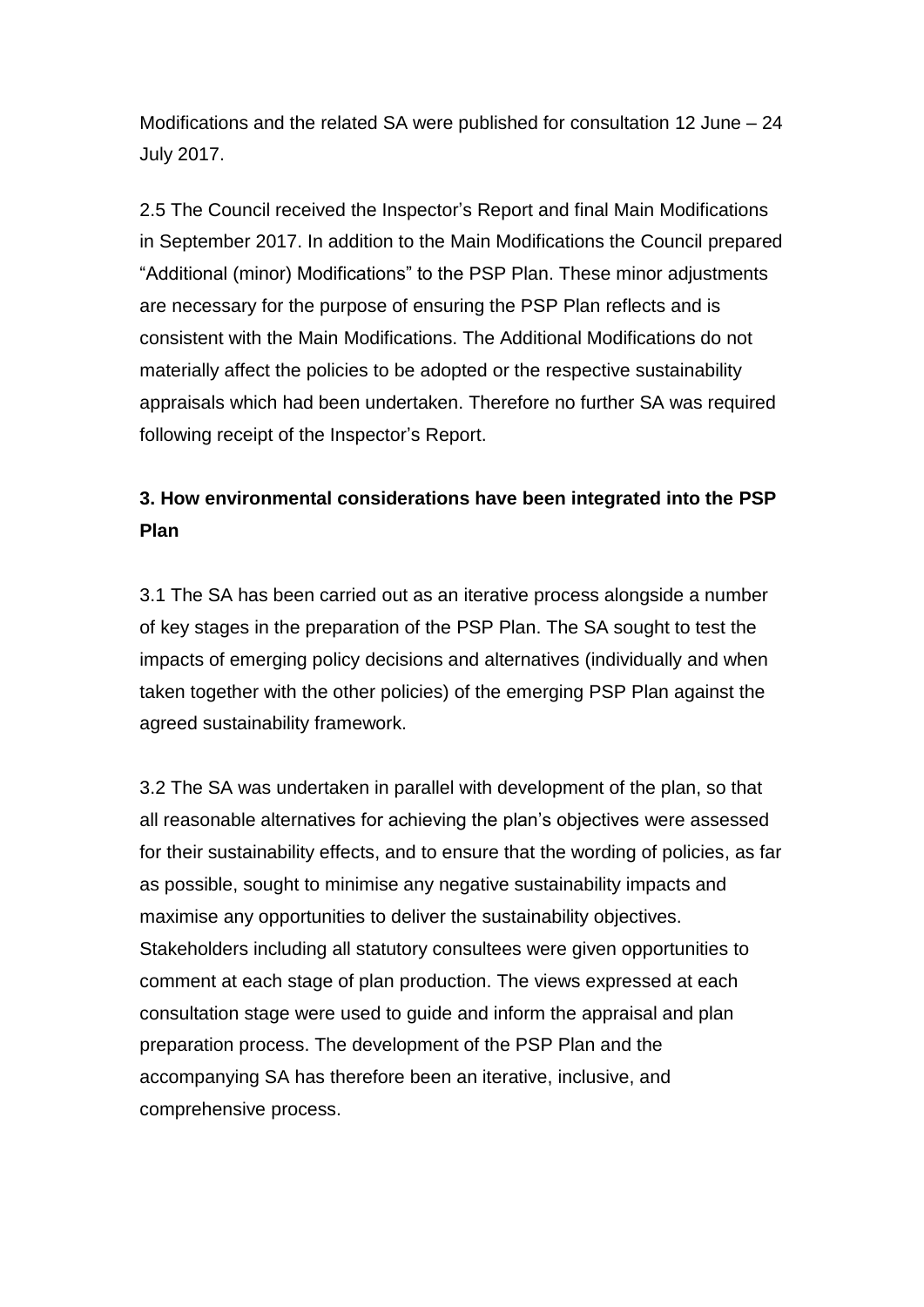3.3 The SA framework was used to develop emerging policies and help identify the most appropriate policies and sites to be included in the final version of the plan.

#### **4. How the SA/Environmental Report has been taken into account**

4.1 The SA process, as set out in the 'SA/Environmental Report', which is made up of a suite of documents, has contributed to the development and refinement of the PSP Plan by providing a separate assessment of the sustainability of the Council's proposed options and policies throughout the plan preparation process. Each SA Report demonstrates how the sustainability of proposed alternative options has been considered in a consistent manner. All reports requiring decisions of Council relating to the PSP Plan have been accompanied by the relevant SA Report

4.2 This process has supported:

- The selection of the most appropriate options at each stage in an open and transparent way;
- The revision of options where necessary, to ensure that consideration is given to reasonable alternatives; and
- The establishment of mitigation measures to address certain potentially negative effects and achieve the most sustainable outcome.

## **5. How consultation responses have been taken into account**

5.1 The minimum requirements for consultation and public participation are set out in the relevant Regulations. For the majority of the PSP Plan preparation process, these were the Town and Country Planning (Local Development) (England) Regulations 2012, and the Environmental Assessment of Plans and Programmes Regulations 2004. Local Planning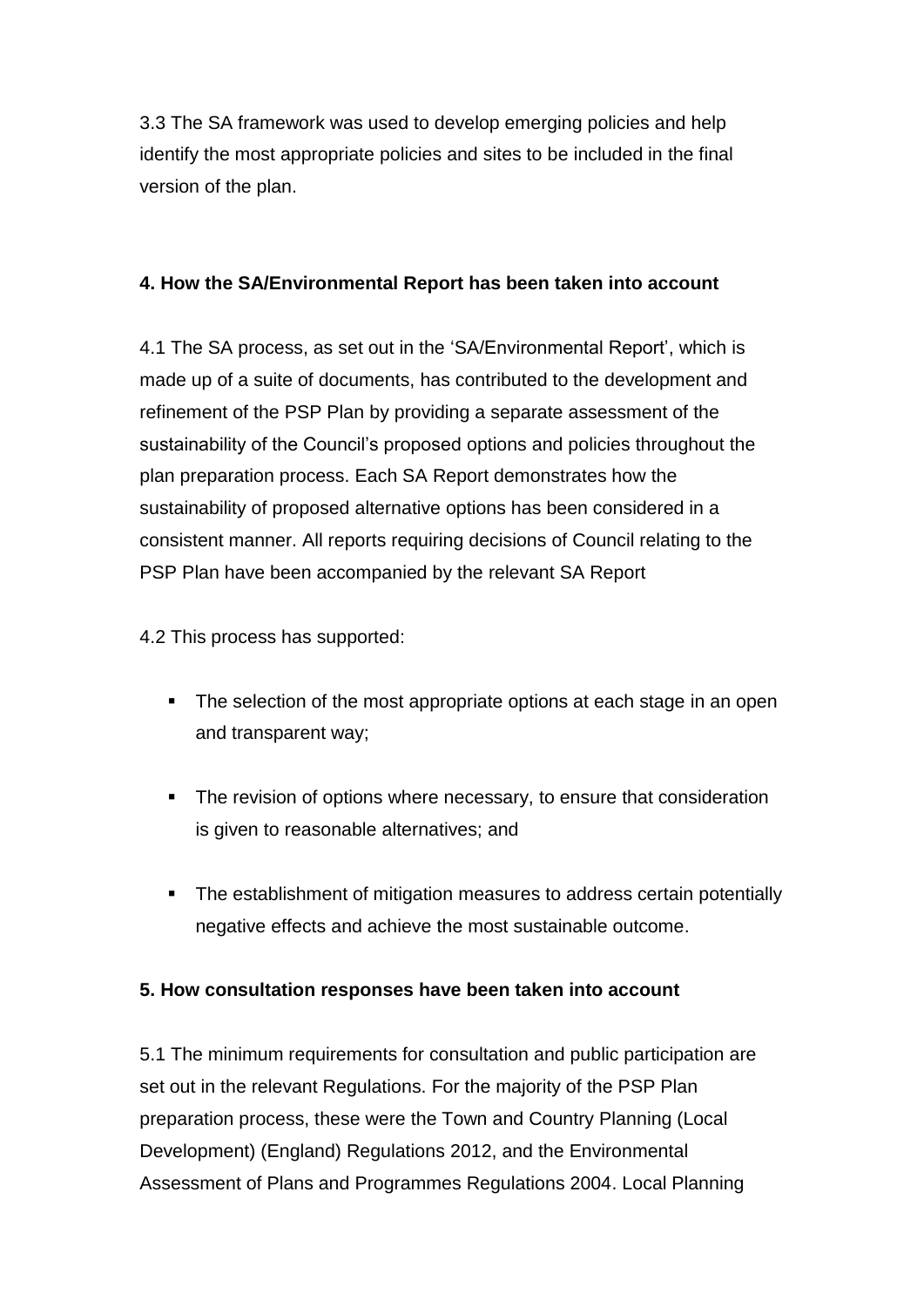Authorities are also required to produce a Statement of Community Involvement (SCI) in order to set out how and when the community and other interested parties can take part in, and influence, the plan-making process.

5.2 The Sustainability Appraisals have been subject to the same level of the advertisement and consultation as the PSP Plan. At all stages consultation has included the Environment Agency, Natural England and English Heritage, their representations have helped inform subsequent iterations of the SA (and PSP Plan). No objection was received as to how the SA had been undertaken from these statutory consultees.

5.3 South Gloucestershire Council was also required under the Town and Country Planning (Local Planning) (England) Regulations 2012 to submit statements setting out, if representations were made in accordance with the regulations, the number of representations made and a summary of the main issues raised in those representations. These were produced as part of the process for preparing the PSP Plan for submission, in accordance with Regulation 22 (1) (c).

5.4 Responses have helped to ensure that the full range of alternative options have been considered through the development of the PSP Plan and the accompanying SA process. The consultation responses have in particular helped to shape the detail of the policies to ensure the most sustainable outcomes.

5.5 By engaging in the process of considering alternatives, respondents to the consultation have helped to ensure that amendments to the original proposals have been made that should lead to a more sustainable outcome.

5.6 In conclusion the Council has satisfied the regulations in terms of consultation on its PSP Plan and associated Sustainability Appraisals.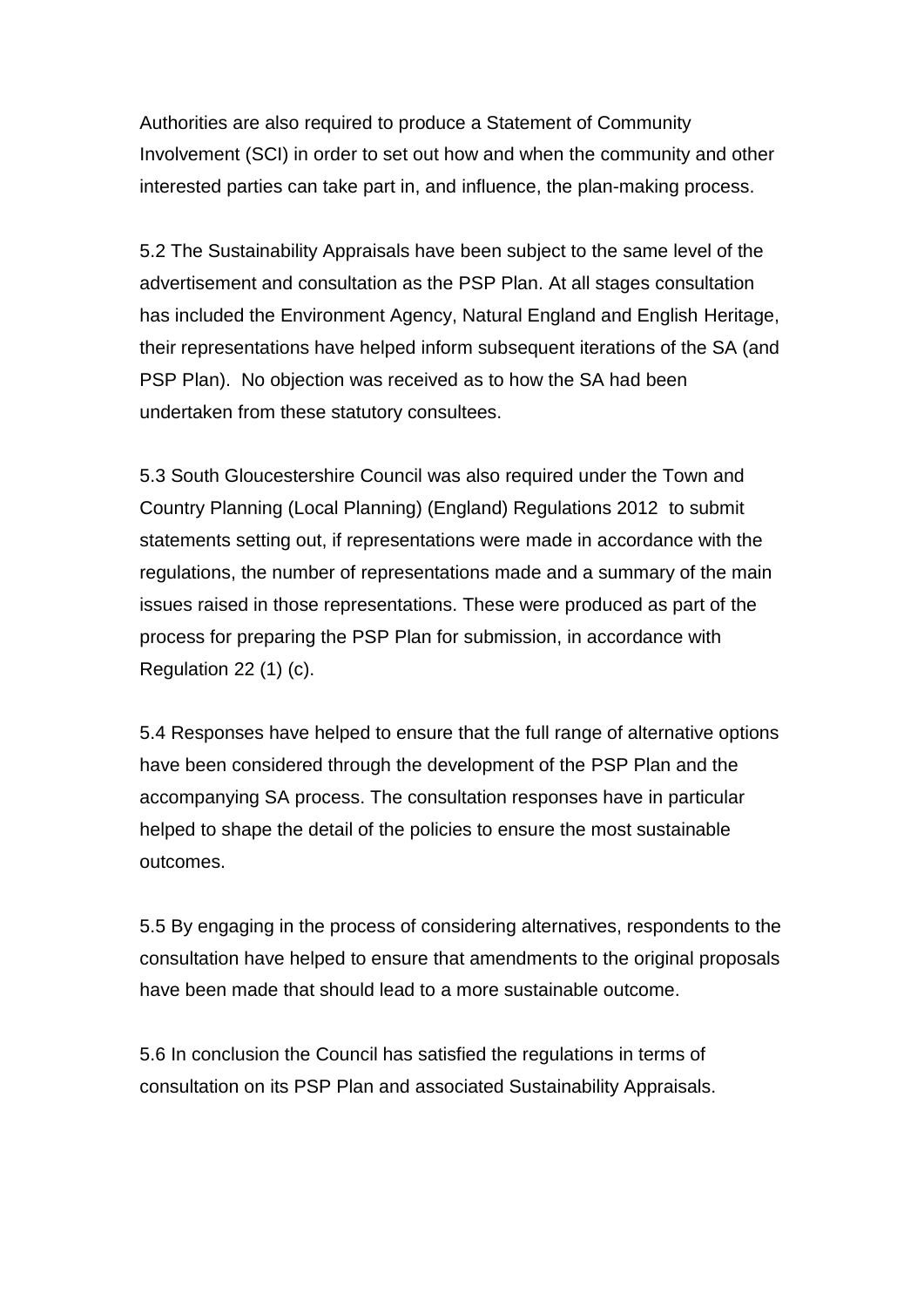# **6. Reasons for choosing the final version of the PSP Plan (in light of other reasonable alternatives)**

6.1 The Environmental Assessment of Plans and Programmes Regulations 2004 (12) (2) requires environmental reports (SA / SEA) to consider any reasonable alternatives, taking into account the objectives and the geographical scope of the plan or programme.

6.2 As set out previously, the SA and plan making process for the PSP Plan have run effectively in parallel through all stages of the PSP Plan, with the relevant SA report being available when the Council has taken any decisions regarding the future of the Plan. As well as helping to shape policies to ensure they are sustainable. The table below lists the documents produced during the production of the PSP Plan:

| <b>Document</b>                                                      | <b>Examination Library Ref:</b> |
|----------------------------------------------------------------------|---------------------------------|
| <b>Sustainability Appraisal Scoping Report Update</b><br>(July 2014) | PP <sub>8</sub>                 |
| <b>Draft Sustainability Appraisal (June 2014)</b>                    | PP <sub>9</sub>                 |
| <b>Sustainability Appraisal (March 2015)</b>                         | <b>PP10</b>                     |
| <b>Sustainability Appraisal including Habitat</b>                    | SD <sub>4</sub>                 |
| <b>Regulations Assessment and Equalities Impact</b>                  |                                 |
| <b>Assessment (June 2016)</b>                                        |                                 |
| <b>Sustainability Appraisal of Main Modifications</b>                | N/A                             |

6.3 These documents are available on the Council's website at [www.southglos.gov.uk/policiessitesandplaces](http://www.southglos.gov.uk/policiessitesandplaces) and they demonstrate how the PSP Plan has been informed by SA objectives throughout its production.

6.4 Prior to the commencement of the 2017 hearings for the public examination of the PSP Plan, in accordance with the requirements of Planning and Compulsory Purchase Act 2004 s 20(7C) the Council formally requested that the Inspector should make any modifications of the document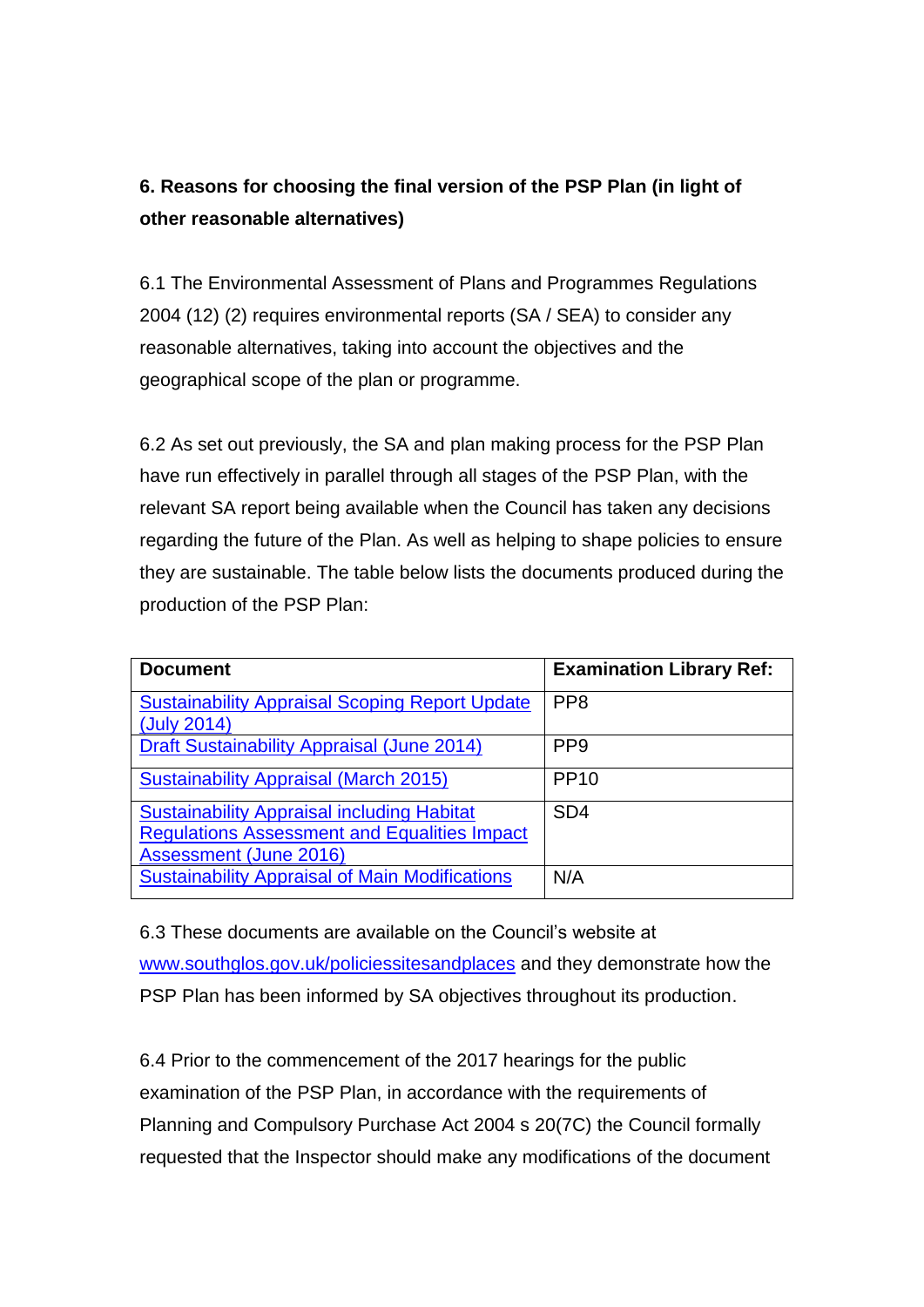that would make it one that  $-$  (a) satisfies the requirements of s  $20(5)(a)$  of the Planning and Compulsory Purchase Act 2004 and (b) is sound and thus capable of being adopted. Main Modifications were prepared and consulted upon from 12 June – 24 July 2017; this document was supported by an SA report prepared by the Council.

6.5 At each stage of producing the PSP Plan, the SA process has sufficiently and comprehensively set out alternative options through all preparatory stages of plan preparation to make it clear how it has identified its preferred option with regard to sites and the policy framework to support the delivery and implementation of the Plan. Moreover, the SA process has, at each stage of the preparation of the PSP Plan, been subject to public consultation in accordance with the requirements of the Environmental Assessment of Plans and Programmes Regulations 2004 and the Strategic Environmental Assessment Directive. Consultation responses have formed part of the iterative process of preparing the SA.

6.6 This has been demonstrated as following the examination the Independent Inspector has concluded that the PSP Plan *"provides an appropriate basis for the planning of South Gloucestershire provided that a number of main modifications are made to it.*" In coming to this conclusion, the Inspector is satisfied that the Council's SA work has been carried out and is adequate.

6.7 In conclusion, the council considers that the Sustainability Appraisal (SA) and the reasonable alternatives assessed at each stage of the PSP Plan's production including that relating to the Main Modifications, comply with the Requirements of the Regulations and Directive.

# **7. Measures to monitor the significant environmental effects of the PSP Plan**